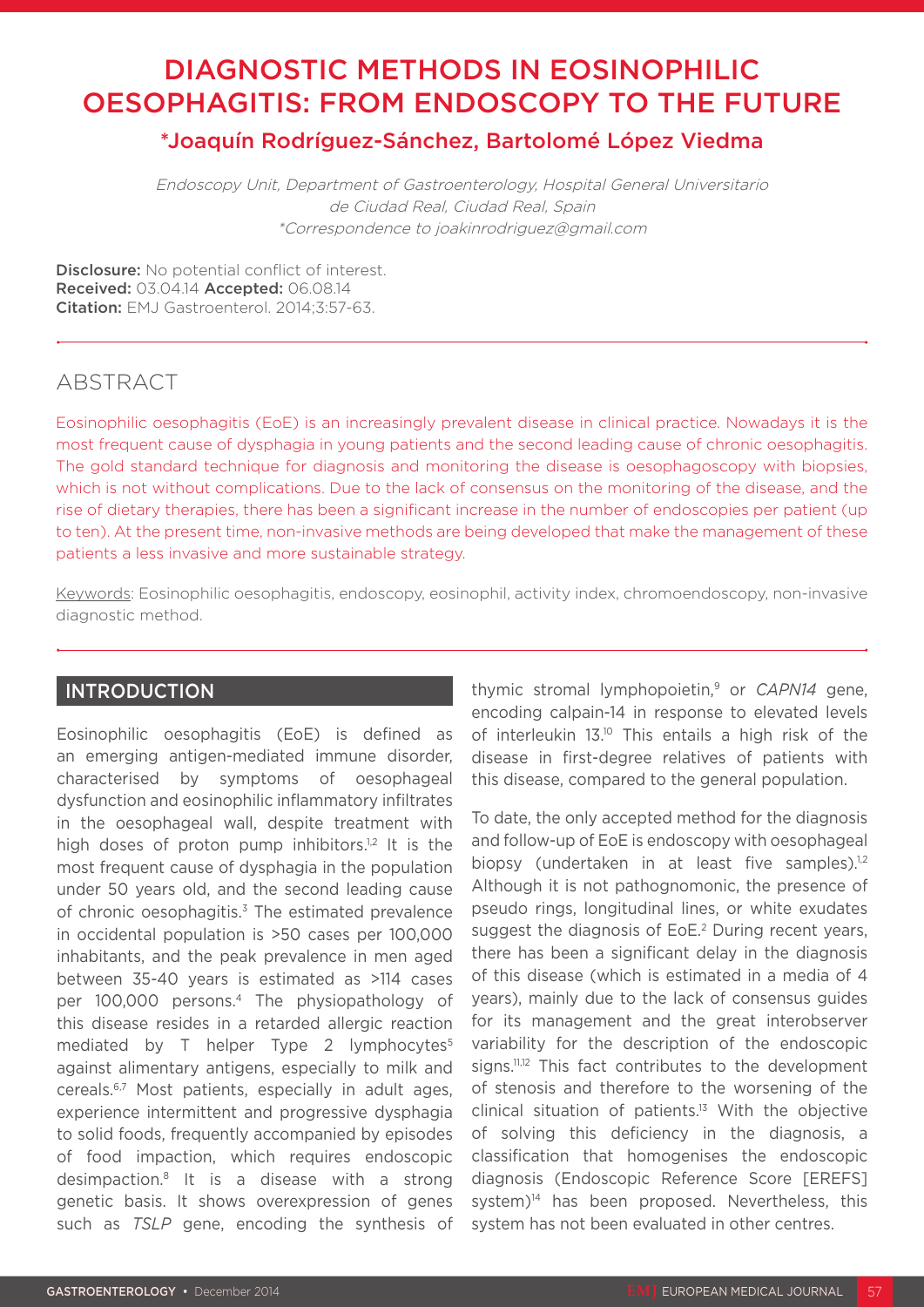The lack of consensus on the follow-up of this disease makes the patients subject to numerous endoscopic procedures, and more so if they are following dietary therapies, with food reintroduction protocols that require at least ten endoscopies per patient.<sup>6</sup> In young patients the situation is worsened due to the fact that they have to be anesthetised for the procedure, with innate risks for the patient, and its associated economic cost.<sup>15</sup> It is known that oesophageal endoscopy is not without complications, and even more so in this disease, which is associated with an increase in the number of mucosal tearing and perforations.6,17 This is why there is an urge for the development of diagnostic tools that allow for the non-invasive management of these patients.

This review focuses on the diagnostic methods of EoE and aims to give both a critical overview of the currently available diagnostic strategies, as well as an update on developing techniques for the near future. With this goal, source studies and review articles were identified by systematically searching in three major bibliographic databases (PUBMED, EMBASE, and Scopus) for the period up to July 2014.

### ENDOSCOPIC METHODS

#### White Light Endoscopy

A great variability has been seen in retrospective series describing the endoscopic signs for EoE, a fact that conditions a limited sensibility for its diagnosis.18 Nevertheless, on prospective series, the presence of endoscopic signs has been demonstrated in 93% of patients with EoE.19 Therefore, this increment on the detection of endoscopic manifestations, seen on prospective series in regard to the retrospective series, manifests the importance of a careful and protocolled inspection of the oesophagus, as well as the need of a systematic description of the findings. This last point is closely linked to the experience of the endoscopist making the diagnosis of EoE, meaning that inexperienced endoscopists find approximately 55% of the pathologic signs and experienced endoscopists find approximately 78.4%.12 This interesting fact is mainly due to the variability found in their description. Regarding this, a fair-to-good interobserver agreement was found in the description of the oesophageal lines (k=0, 48) and pseudo rings (k=0, 56), but a lack of

agreement was found on the exudates (k=0, 29) and endoscopic signs  $(k=0, 34)$ .<sup>11</sup>

With the objective of unifying the endoscopic description of EoE, a new system has been proposed. The EREFS created a protocol for the description of the inflammatory signs (furrows, oedema, exudates) and the remodelling (stenosis and rings), punctuating them according to the severity of the manifestations.<sup>14,20</sup> Nevertheless, the correlation of these findings with histopathology has not been widely studied. In this regard, there is an ongoing collaborative study being carried out in Spain (The Spanish Study of Endoscopy and Eosinophils Correlation Assessment), $21$  which is trying to correlate the endoscopic findings (according to the EREFS) with the inflammatory activity of the disease. Preliminary results from this study demonstrate a correlation between the inflammatory activity of EoE and the presence of inflammatory signs (furrows and exudates). However, oedema is present in spite of disease remission, a fact that suggests that this sign is indicative of remodelling more than an inflammatory sign in EoE.

#### Biopsy Samples

The inflammatory infiltrate present in EoE follows a patchy pattern along the squamous epithelium of the oesophagus.<sup>22</sup> This is of particular relevance when analysing the diagnostic rentability of the biopsy, as the size of the sample is only 0.002% of the oesophageal mucosa. $23$  In this regard, it has been shown that when using a cutting point of ≥15 eosinophils/high power field (hpf), the increase in sensibility for the diagnosis of EoE is correlated with the number of biopsies obtained (sensibility of 73% for one biopsy, and of 100% for six biopsies). $24$  Therefore, a greater number of biopsies means increased diagnostic yield. In fact, nowadays, the number of biopsies recommended by experts is eight (four for the proximal third and four from the distal third).<sup>22,23</sup> Moreover. biopsy sampling has been shown to be useful to indirectly evaluate the signs of remodelling of the oesophageal wall by detecting the loss of elasticity during the biopsy, known as the 'tug sign'.25 On the other hand, it is interesting to know that ≥15 eosinophils/hpf is not an uncommon finding in patients with gastroesophageal reflux disease (GERD). Also, in biopsy samples, we can find some histologic signs that suggest the diagnosis of EoE (degranulated eosinophils, diffuse intraepithelial distribution of eosinophils, and eosinophilic microabscesses; Table 1).26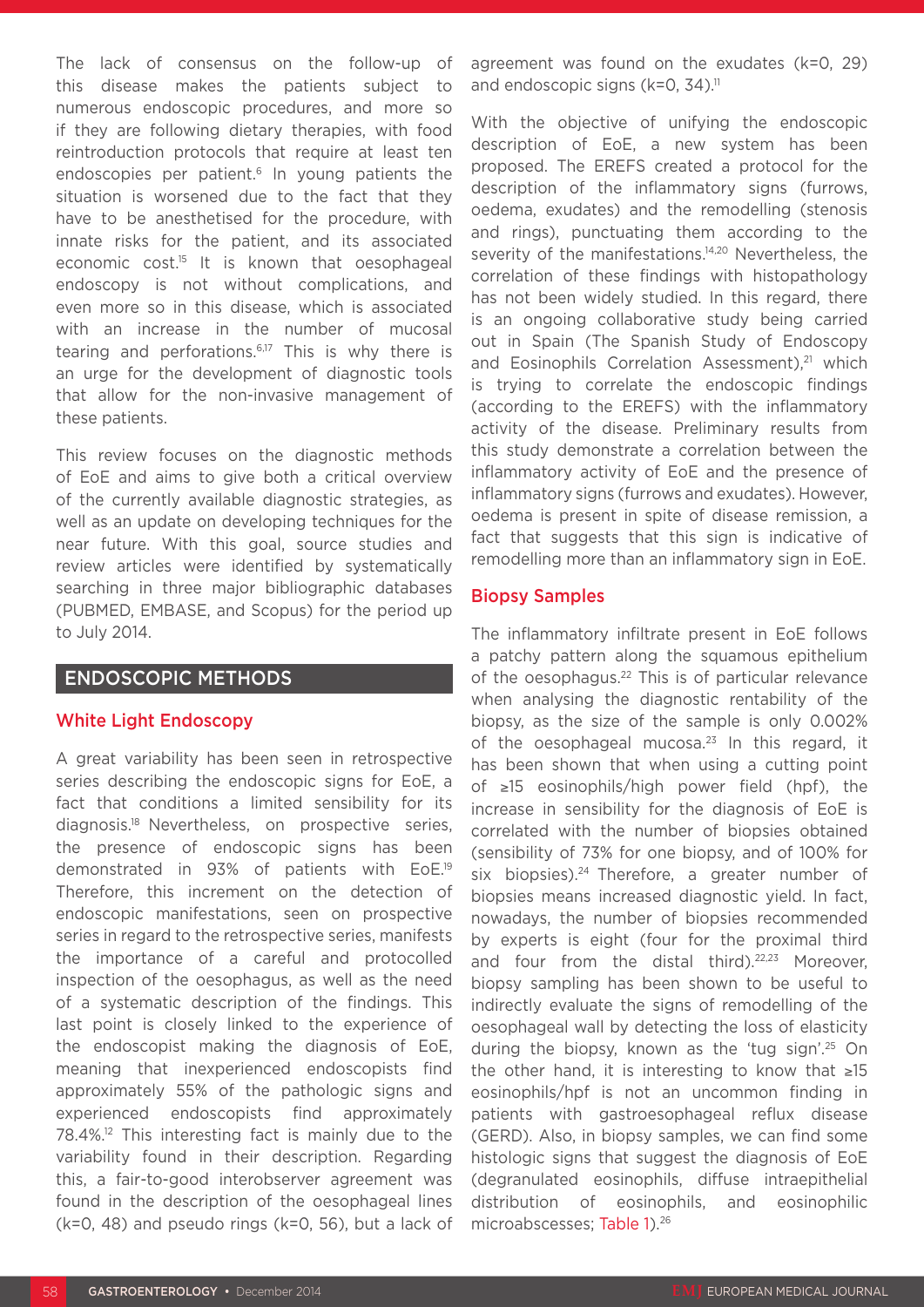#### Table 1: Histologic signs of eosinophilic oesophagitis (EOE) and gastroesophageal reflux disease (GERD).

| <b>Histological sign</b>                               | EoE                                                     | <b>GERD</b>                                             |
|--------------------------------------------------------|---------------------------------------------------------|---------------------------------------------------------|
| Degranulated eosinophils                               | Prominent                                               | Rare                                                    |
| <b>Eosinophilic microabscesses</b>                     | Frequent                                                | Uncommon                                                |
| Diffuse intraepithelial distribution of<br>eosinophils | Prominent                                               | Rare (usually limited to the<br>lower half)             |
| Basal cell hyperplasia                                 | Prominent (usually >50% of<br>epithelial thickness)     | Mild (usually <25% of<br>epithelial thickness)          |
| Keratinocyte vacuolation                               | Possible                                                | Possible                                                |
| <b>Dilated intracellular spaces</b>                    | Possible                                                | Possible                                                |
| Lamina propria fibrosis                                | Frequent                                                | Rare                                                    |
| Lamina propria papillae                                | May reach upper one-third of<br>the squamous epithelium | May reach upper one-third of<br>the squamous epithelium |

#### *Modified by Ali et al.26*

#### Chromoendoscopy

Due to the lack of agreement in the anatomic description of white light, the development of chromoendoscopic techniques seems obvious. Nevertheless, this idea has not been sufficiently evaluated, with only one study demonstrating how the application of indigo-carmine on the oesophageal surface with a catheter spray improves the visualisation of the typical endoscopic signs of this disease.<sup>27</sup> Directly opposing what happens in other, similar pathologies, are the optimal visualisation of the mucosa pattern, which are key for the diagnosis. Virtual chromoendoscopy with narrow band imaging (NBI) (Olympus®) without magnification has not been able to improve the diagnostic yield of white light endoscopy.<sup>11</sup> Although, it has recently been published that NBI with magnification can be useful in EoE,<sup>28</sup> being able to differentiate between three specific signs that are not detected with GERD is important: beige discolouration of mucosa, increased and congested intrapapillary capillary loops, and invisibility of submucosal vessels.<sup>29</sup> Other methods of virtual chromoendoscopy, lsuh as Fujinon intelligent colour enhancement (Fujinon®) and I-scan (Pentax®), have not been used for this pathology; I-Scan is currently under evaluation by our group.

#### Endoscopic Ultrasound (EUS)

The role of endoscopy for the management of EoE has barely been evaluated, and this is one of the reasons why it is not recommended as a

first-line tool for the diagnosis and management of EoE<sup>30</sup> by the clinical guidelines of the American College of Gastroenterology. Nevertheless, it is known that tissue changes, such as epithelial hyperplasia, subepithelial fibrosis, and smooth muscle hypertrophy<sup>31</sup> that occur in EoE as a consequence of chronic eosinophilic eosinophilia, can be evaluated by EUS. High-resolution EUS (HR-EUS) has demonstrated its efficacy in the evaluation of the different layers of the oesophageal wall.<sup>32</sup> It has also been possible to verify by HR-EUS that the total wall thickness in patients with EoE is greater than in a control group (2.8 mm versus 2.1 mm; p=0.004), mainly because of a greater mucosal and submucosal layer, given that the circular muscle remains with a similar thickness between groups.<sup>33</sup>

This thickening of the wall has been confirmed in posterior series of patients,<sup>34,35</sup> even though this was without any statistically significant differences due to the small size of the cohort. Therefore, and given that it has recently been manifested that the response to treatment implies an improvement on subepithelial fibrosis,<sup>36</sup> EUS could allow us to objectively evaluate such correlation in isolated cases following an 8-week course of fluticasone (Flonase®),28 although it would remain to quantify such correlation to evaluate response.

EUS does not only evaluate morphological changes of the oesophageal wall, it also evaluates functional alterations that come as a consequence of fibrotic remodelling phenomena. Using high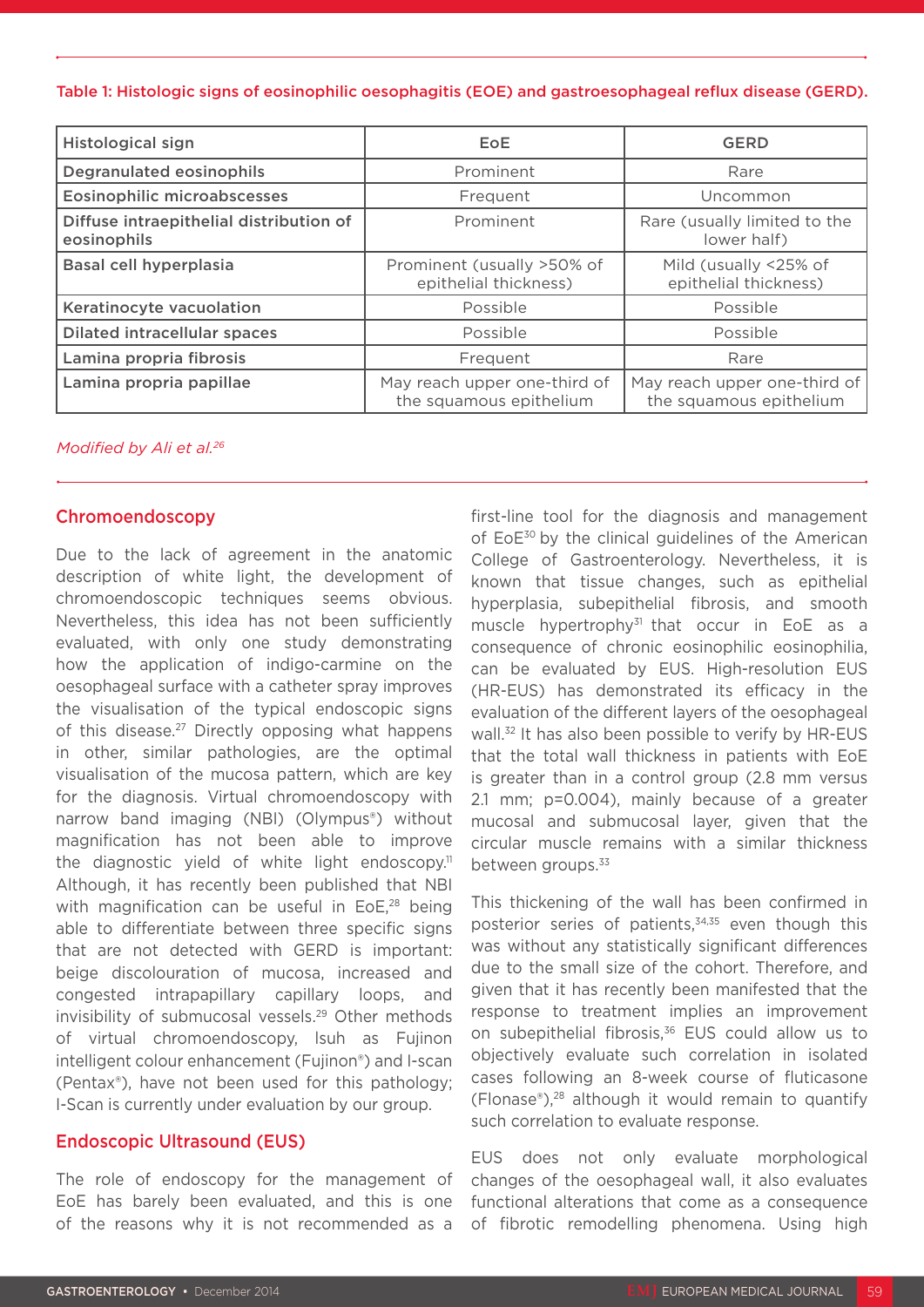frequency probes, it has been found that there are significant functional changes on the longitudinal fibres of the oesophageal muscles, with a marked decrease on the amplitude and duration of their contractions in patients with EoE - another reason why EUS could also play a role in monitoring the functional response to different therapeutic strategies.<sup>37</sup> Anecdotally, EUS fine needle aspiration (EUS-FNA) has also allowed the description of histological findings associated with EoE, such as the existence of subcarinal lymphadenopathies as a consequence of the eosinophilic infiltration<sup>38</sup> or the existence of atypical cells without eosinophils in the oesophageal wall.<sup>39</sup>

#### Novel Oesophageal Imaging Methods

Confocal laser endomicroscopy is a novel technology capable of obtaining microscopic images of the gastrointestinal tract *in vivo* with the help of intravenous or topical fluorescein.40 This is an attractive approach to EoE as it spares the patient from biopsies, meaning that it is a less invasive diagnostic technique. It has also demonstrated utility in the detection of adenocarcinoma over Barrett's oesophagus (BO),<sup>41</sup> and it has successfully been tested in the description of a case of EoE.42

A modality of reflectance confocal microscopy, denominated spectrally encoded confocal microscopy (SECM), is capable of obtaining images in a more agile way, and without the administration of contrast.<sup>43</sup> It has been able to demonstrate, by the visualisation of biopsies of patients with EoE, a very good correlation with the results obtained by conventional histology (r=0.76; p<0.0001) with a sensitivity and specificity of 100% for its diagnosis, taking as a reference ≥15 eosinophils/hpf.44 Applying this technology to the clinical practice, a confocal microscopy capsule has been designed, in a size that makes it easy to swallow (7x33 mm). This device is capable of visualising, *in vivo*, the oesophageal epithelium of a swine.45 Therefore, taking into account the good correlation between SECM and conventional histology, the development of this device seems an attractive tool as a noninvasive method to monitor EoE.

Multi-photon microscopy (MPM) is an imaging system capable of capturing fluorescence from tissues, and it has been used in vivo to visualise squamous epithelium in animals.<sup>46</sup> Taking advantage of the auto-fluorescence capacity of the eosinophil granule proteins,<sup>47</sup> it has successfully been tested for the detection of eosinophils in the biopsies of patients with EoE.<sup>48</sup> It has to be noted that the applicability of this technique in the follow-up of EoE is subject to the development of probes of MPM, that can be used in the clinical practice.

Optical coherence tomography (OCT) is one of the promising non-invasive *in vivo* optical imaging modalities capable of providing three-dimensional micro-structural information in real-time with micron-scale resolutions and 1-2 mm penetration depth in biological tissues,<sup>49</sup> which has demonstrated its capacity in the histological study of gastrointestinal tract mucosa of mice.<sup>50</sup> Recently, OCT has been evaluated on a murine model of EoE, detecting a thickening of the epithelium when compared with white-mice.<sup>51</sup>

#### NON-ENDOSCOPIC METHODS

#### Biochemical Markers

With the purpose of finding serological markers of this disease, total immunoglobulin E levels have been studied, with uneven results. That is, elevated levels on a varied percentage of cases.<sup>52</sup> This may be due the existence of atopic comorbidities in this particular type of patient, which does not behave as a marker of active disease.<sup>53</sup> Eosinophilderived proteins, such as the eosinophil-derived neurotoxin and the major basic protein, have demonstrated their utility as markers of disease of tissue activity.54,55 Nevertheless, the cationic protein of the eosinophil does not seem useful as a marker of EoE activity.53,56 On the other hand, the eosinophil count in serum could behave as a marker of activity of the disease, but care should be taken during pollination seasons when interpreting results, given that this can influence results in patients sensitised to respiratory allergens.<sup>53</sup>

#### Radiology and Nuclear Medicine

It has been known for years that EoE shows alterations in the barium oesophagogram,<sup>57</sup> but its use is not recommended as a diagnostic tool by the consensus guidelines<sup>2</sup> as  $50\%$  of the cases can be normal.58 Nevertheless, the use of a non-invasive tool for follow-up has been proposed. On this matter, a study has demonstrated a 50% decrease in the calibre of the oesophageal light in adults with EoE when compared to healthy controls. In spite of no differences being found on the maximal and minimal diameter of the oesophagus before and after treatment, a significant increase on the calibre was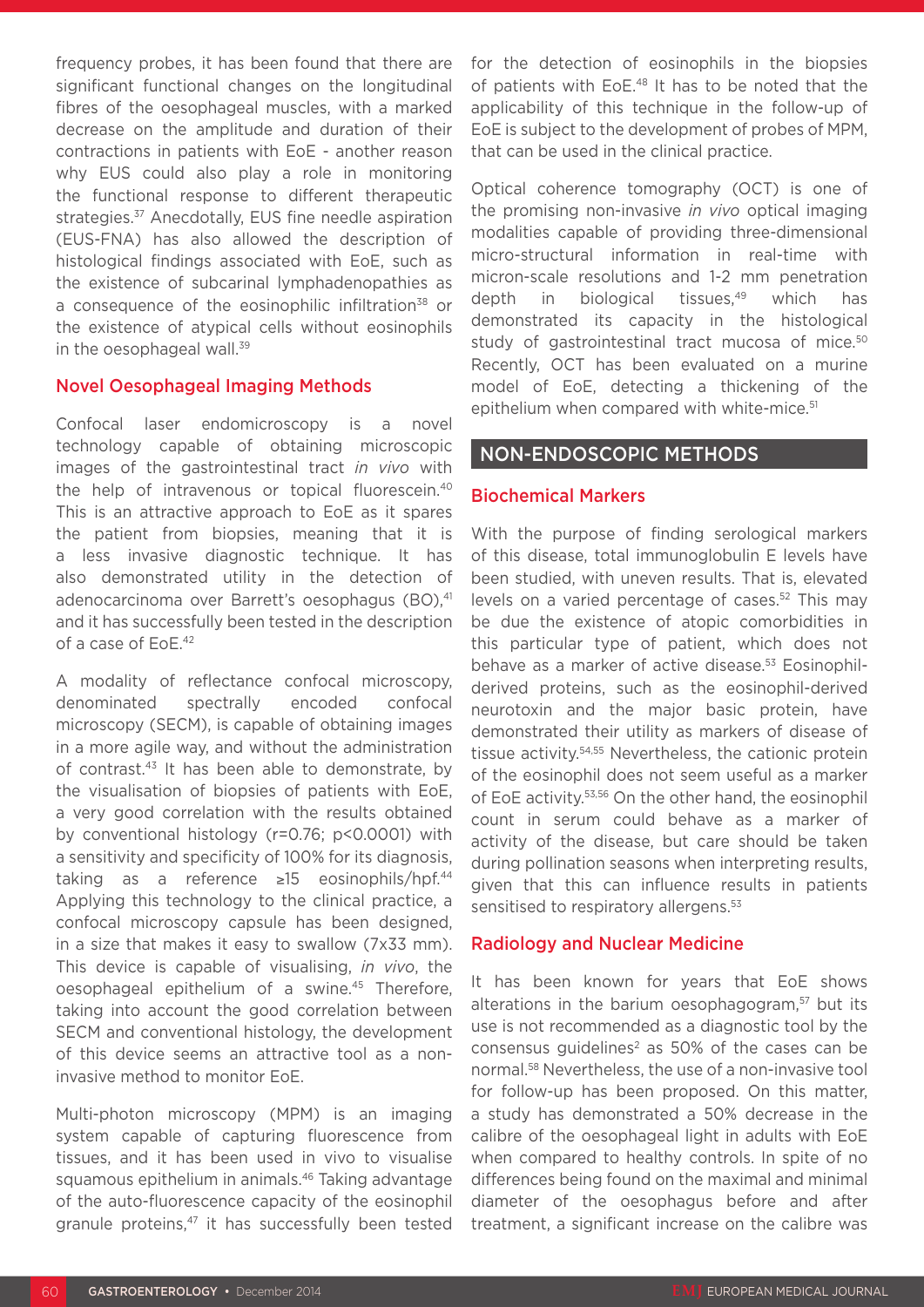seen in those patients that showed alterations on the basal epidermolysis bullosa.<sup>59</sup> Eosinophils granule mayor basic proteins have the capacity to join anionic heparin, $60$  and its activity can be detected by SPECT imaging (using 99mTc-Heparin). This tool has been used with success to monitor the inflammatory activity of the disease by incubating the biopsies of patients with active and inactive disease after a diet.<sup>61</sup>

#### Exhaled Nitric Oxide

Fractional exhaled nitric oxide (FeNO) has been evaluated as a tool to monitor response to treatment in asthma both in children and adults, with varied results.<sup>62,63</sup> It has also been tested as an activity marker in EoE, with significant differences in FeNO levels pre and post-treatment (20.3 ppb [16.0-29.0 ppb] versus 17.6 ppb [11.7-27.3 ppb]; p=0.009). Nevertheless, it did not predict response to treatment to corticoids<sup>64</sup> and, therefore, its role as a non-invasive monitoring tool in EoE is still to be demonstrated.

#### Luminal Fluids and Oesophageal Cytology

The Enterotest (HDC Corporation, Pilpitas, CA, USA), is a minimally-invasive stringbased technology composed of a capsule with approximately 90 cm of string, that was originally designed to detect *Helicobacter pylori*  and other small intestine pathogens.<sup>65</sup> With this device, an oesophageal string test (OST), that extracts intraluminal oesophageal secretions and determines eosinophil-derived protein biomarkers, has been designed. This tool has been found to be efficient in the diagnosis of EoE and the monitoring of its activity.<sup>66</sup>

Oesophageal cytology is a method that has been scarcely studied, as it has only been developed for the diagnosis of oesophageal candidiasis. This technique could suppose a less invasive method for the evaluation of this disease as it would not be necessary to take a biopsy sample, and therefore would avoid the possible bias intrinsic in the latter, mainly due to the typical patchy infiltrates that have been previously mentioned. Another advantage of this method is that it provides an immediate diagnosis and an immediate determination of the inflammatory activity, which is particularly useful in patients with dietary therapies found in food reintroduction protocols.

Regarding this last point, our group is currently developing an oesophageal aspirate technique, whose preliminary results show a good cytology/ histology correlation to assess the activity of the disease (Rodríguez-Sánchez and García Rojo. Unpublished data). The main inconvenience of this technique is how difficult it is to obtain cytology samples from the oesophagus with endoscopic devices. Therefore, it is interesting to develop devices such as cytosponge, which allows taking a cytology sample from the oesophageal wall after being swallowed like a string-capsule and freed in the stomach. This has proven to be useful in the follow-up of  $BO^{63}$  and it has been successfully tested in a group of patients with EoE.<sup>67, 68</sup>

#### CONCLUSIONS

EoE is an emerging clinical entity that forces gastroenterologists to be familiarised with the constant advances in its diagnosis and management in order to correctly approach this pathology that has a high impact on the quality of life of those who suffer it. The current consensus guidelines recommend oesophagoscopy with biopsy (at least five samples) as a technique for the diagnosis and monitoring of the disease. So, the use of dietary therapies carries serial endoscopic explorations that cause high sanitary costs and risks in patients. For the diagnosis of EoE, when the accuracy of endoscopy without biopsies is assessed, we find that the main drawback is the significant interobserver variability when describing endoscopic signs. This fact makes chromoendoscopy unsuitable as a diagnostic method.

EUS could play an important role in evaluating the structural and functional impairment of the oesophagus; however, until today, it is not able to assess the inflammatory activity of the disease. Other less invasive methods, such as OST and oesophageal cytology may be attractive for non-invasive monitoring of EoE. Nevertheless, it should be tested in a larger series of patients and in different centres before adopting them as techniques of choice. Therefore, it is of prime importance to optimise and individualise the diagnostic resources focusing on the search of less invasive techniques with maximal effectiveness in the management and monitoring of the disease.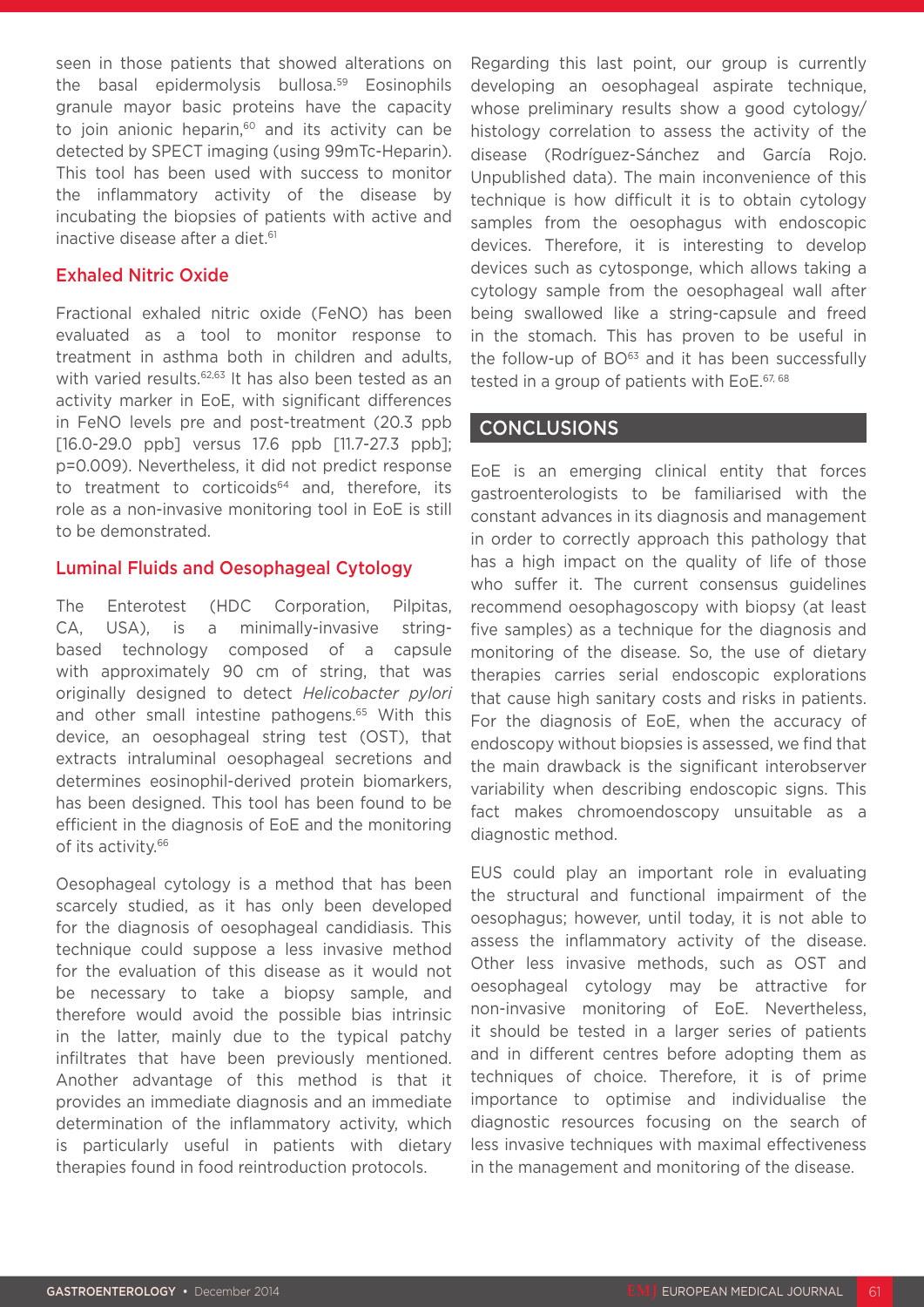#### Acknowledgement

We appreciate the contributions of Dr Patrick Pilkington in the preparation of this article.

## REFERENCES

1. Papadopoulou A et al. Management guidelines of eosinophilic esophagitis in childhood. J Pediatr Gastroenterol Nutr. 2014;58:107-18.

2. Liacouras CA et al. Eosinophilic esophagitis: updated consensus recommendations for children and adults. J Allergy Clin Immunol. 2011;128:3-20e6; quiz 21-2.

3. Lucendo AJ, Sanchez-Cazalilla M. Adult versus pediatric eosinophilic esophagitis: important differences and similarities for the clinician to understand. Expert Rev Clin Immunol. 2012;8:733-45.

4. Dellon ES et al. Prevalence of eosinophilic esophagitis in the United States. Clin Gastroenterol Hepatol. 2014;12:589-96.

5. Mishra A, Rothenberg ME. Intratracheal IL-13 induces eosinophilic esophagitis by an IL-5, eotaxin-1, and STAT6-dependent mechanism. Gastroenterology. 2003;125:1419-27.

6. Lucendo AJ et al. Empiric 6-food elimination diet induced and maintained prolonged remission in patients with adult eosinophilic esophagitis: a prospective study on the food cause of the disease. J Allergy Clin Immunol. 2013;131:797-804.

7. Gonsalves N et al. Elimination diet effectively treats eosinophilic esophagitis in adults; food reintroduction identifies causative factors. Gastroenterology. 2012;142:1451-9e1; quiz e14-5.

8. Rodriguez-Sanchez J et al. [Predictive factors of eosinophilic esophagitis in esophageal food bolus impaction]. Rev Gastroenterol Mex. 2013;78:5-11.

9. Rothenberg ME et al. Common variants at 5q22 associate with pediatric eosinophilic esophagitis. Nat Genet. 2010;42:289-91.

10. Kottyan LC et al. Genome-wide association analysis of eosinophilic esophagitis provides insight into the tissue specificity of this allergic disease. Nat Genet. 2014;46:895-900.

11. Peery AF et al. Variable reliability of endoscopic findings with white-light and narrow-band imaging for patients with suspected eosinophilic esophagitis. Clin Gastroenterol Hepatol. 2011;9:475-80.

12. Lucendo AJ et al. Diagnostic and therapeutic management of eosinophilic oesophagitis in children and adults: results from a Spanish registry of clinical practice. Dig Liver Dis. 2013;45:562-8.

13. Schoepfer AM et al. Delay in diagnosis of eosinophilic esophagitis increases risk for stricture formation in a timedependent manner. Gastroenterology. 2013;145:1230-6e1-2.

14. Hirano I et al. Endoscopic assessment of the oesophageal features of eosinophilic oesophagitis: validation of a novel classification and grading system. Gut. 2013;62:489-95.

15. Flick RP et al. Cognitive and behavioural outcomes after early exposure to anesthesia and surgery. Pediatrics. 2011;129:595.

16. Benitez Cantero JM et al. [Esophageal perforation following a biopsy in a patient with eosinophilic esophagitis]. Gastroenterol Hepatol. 2011;34:460-3.

17. Straumann A et al. Eosinophilic esophagitis: analysis of food impaction and perforation in 251 adolescent and adult patients. Clin Gastroenterol Hepatol. 2008;6:598-600.

18. Liacouras CA et al. Eosinophilic esophagitis: a 10-year experience in 381 children. Clin Gastroenterol Hepatol. 2005;3:1198-206.

19. Kim HP et al. The prevalence and diagnostic utility of endoscopic features of eosinophilic esophagitis: a metaanalysis. Clin Gastroenterol Hepatol. 2012;10:988-96.e5.

20. Hirano I. Role of advanced diagnostics for eosinophilic esophagitis. Dig Dis. 2014;32:78-83.

21. Rodriguez Sánchez J et al. Correlation of clinical and endoscopic eosinophilic esophagitis activity with histological remission. Gastroenterology. 2014;145:S-663-4.

22. Saffari H et al. Patchy eosinophil distributions in an esophagectomy specimen from a patient with eosinophilic esophagitis: implications for endoscopic biopsy. J Allergy Clin Immunol. 2012;130:798-800.

23. Bussmann C. Requirements of the pathologist to the endoscopist (biopsy sampling). Dig Dis. 2014;32:74-7.

24. Shah A et al. Histopathologic variability in children with eosinophilic esophagitis. Am J Gastroenterol. 2009;104:716-21.

25. Moawad FJ et al. The tug sign: an endoscopic feature of eosinophilic esophagitis. Am J Gastroenterol.

#### 2013;108:1938-9.

26. Ali MA et al. Eosinophilic esophagitis: a clinical, endoscopic, and histopathologic review. Gastrointest Endosc. 2012;76:1224- 37.

27. Lucendo AJ et al. Chromoendoscopy with indigo-carmine improves the recognition of endoscopic mucosal findings in adult eosinophilic esophagitis. Gastroenterology. 2009;136:S1874 (Suppl 1).

28. Lee BE, Kim GH. Magnifying endoscopy with narrow band imaging and endoscopic ultrasonography for assessing eosinophilic esophagitis. J Neurogastroenterol Motil. 2013;19:104-6.

29. Tanaka K et al. Narrow-band imaging magnifying endoscopy in adult patients with eosinophilic esophagitis/esophageal eosinophilia and lymphocytic esophagitis. Gastrointest Endosc. 2013;78:659-64.

30. Dellon ES et al. ACG clinical guideline: evidenced based approach to the diagnosis and management of esophageal eosinophilia and eosinophilic esophagitis (EoE). Am J Gastroenterol. 2013;108:679- 92; quiz 693.

31. Cheng E et al. Tissue remodeling in eosinophilic esophagitis. Am J Physiol Gastrointest Liver Physiol. 2012;303: G1175-87.

32. Schiano TD et al. Use of highresolution endoscopic ultrasonography to assess esophageal wall damage after pneumatic dilation and botulinum toxin injection to treat achalasia. Gastrointest Endosc. 1996;44:151-7.

33. Fox VL et al. High-resolution EUS in children with eosinophilic "allergic" esophagitis. Gastrointest Endosc. 2003;57:30-6.

34. Dalby K et al. Gastroesophageal reflux disease and eosinophilic esophagitis in infants and children. A study of esophageal pH, multiple intraluminal impedance and endoscopic ultrasound. Scand J Gastroenterol. 2010;45:1029-35.

35. Tomomatsu Y et al. Clinical features of eosinophilic esophagitis: ten Japanese cases. Dig Endosc. 2013;25:117-24.

36. Lieberman JA et al. Dietary therapy can reverse esophageal subepithelial fibrosis in patients with eosinophilic esophagitis: a historical cohort. Allergy. 2012;67:1299-307.

37. Korsapati H et al. Dysfunction of the